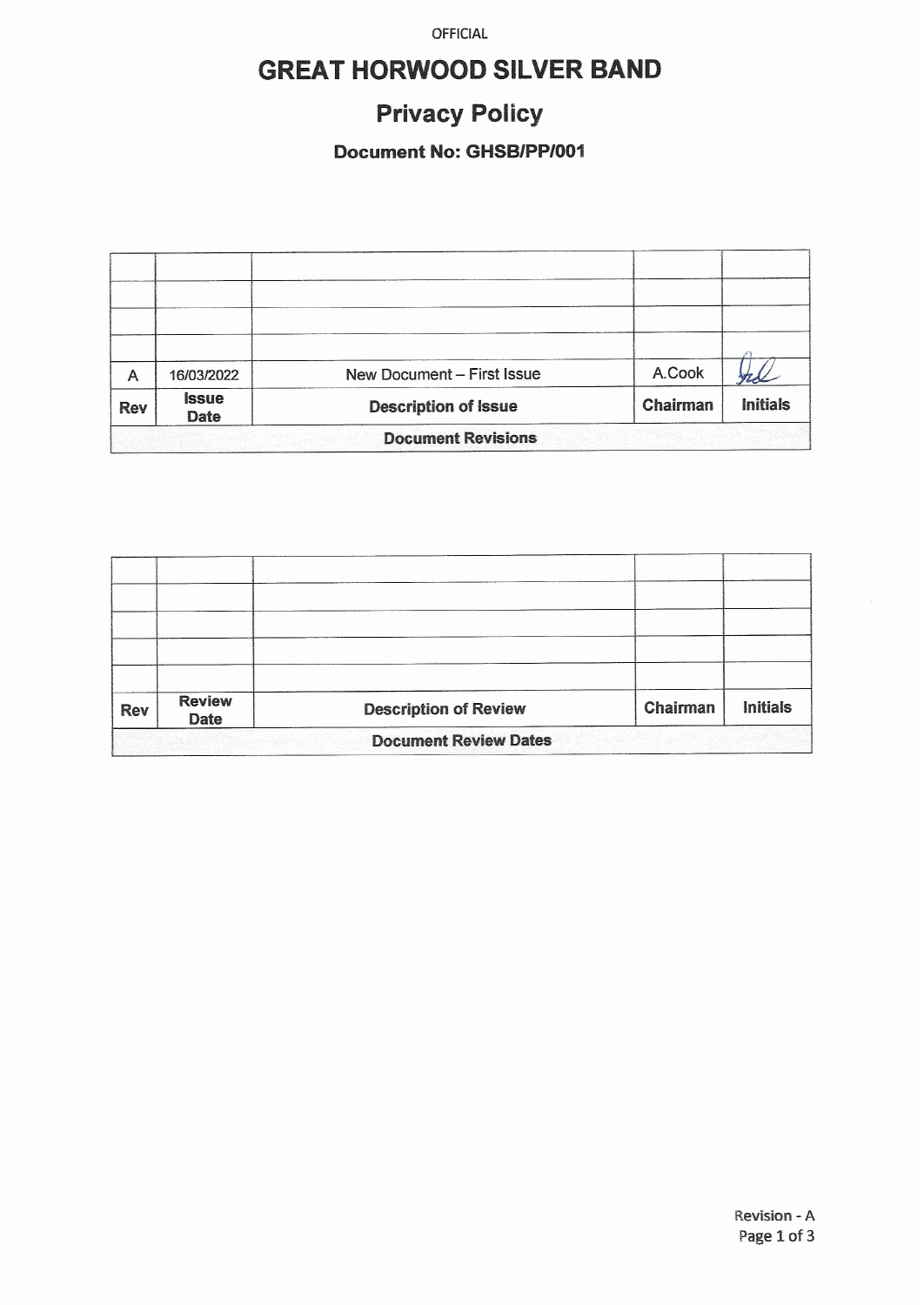**OFFICIAL** 

## **GREAT HORWOOD SILVER BAND**

## **Privacy Policy**

### **Document No: GHSB/PP/001**

#### **Our Privacy Policy**

At Great Horwood Silver Band, your personal privacy is important to us. This notice explains how we collect, store, manage, process, and protect your personal information. It lets you know the types of information we might hold, how and where we'll use it once it's been collected, and how we will keep it safe. We'll always aim to be very clear when we ask you to share any information with us and won't do anything with it that is unexpected.

As a membership organisation, sharing information is compulsory for members so that we can fulfil our obligations to you.

#### **How We Collect Personal Information**

We'll collect information from you in several different ways. Most of the information comes directly from you and with your consent when you sign up as a member and join Muzodo.

#### **We will collect your personal information when:**

- You become a member
- Join Muzodo

We may also capture your image in photography or in the video recording of a production or special event.

#### **The Types of Personal Information We Collect**

We only collect personal information that is essential to our operations, and which allows us to fulfil our obligations to our members, maintain our records and accounts and to develop and promote our work.

Most of the information we collect is obtained directly from you and may include:

- Prefix and name
- Email address
- Date of Birth/age
- Contact phone number(s)
- Medical Conditions
- Photos, film and audio recordings of projects or performances

If you have a disability, we may also process information which will help us, make sure that you have the best experience possible while you are a member of Great Horwood Silver Band, this could include:

- Your request to use assisted hearing
- That you bring an assistance dog
- You use a wheelchair
- You require a seat for a personal assistant.

#### **How We Use Personal Information**

The information we collect about you helps us to provide you with the best membership we can; to better understand what you need from us, and to make sure you don't miss out on any aspect of being a member of Great Horwood Silver Band.

We process personal information to provide you with membership of GHSB, where we have your consent to do so, where we are legally obliged to and where there is a legitimate interest.